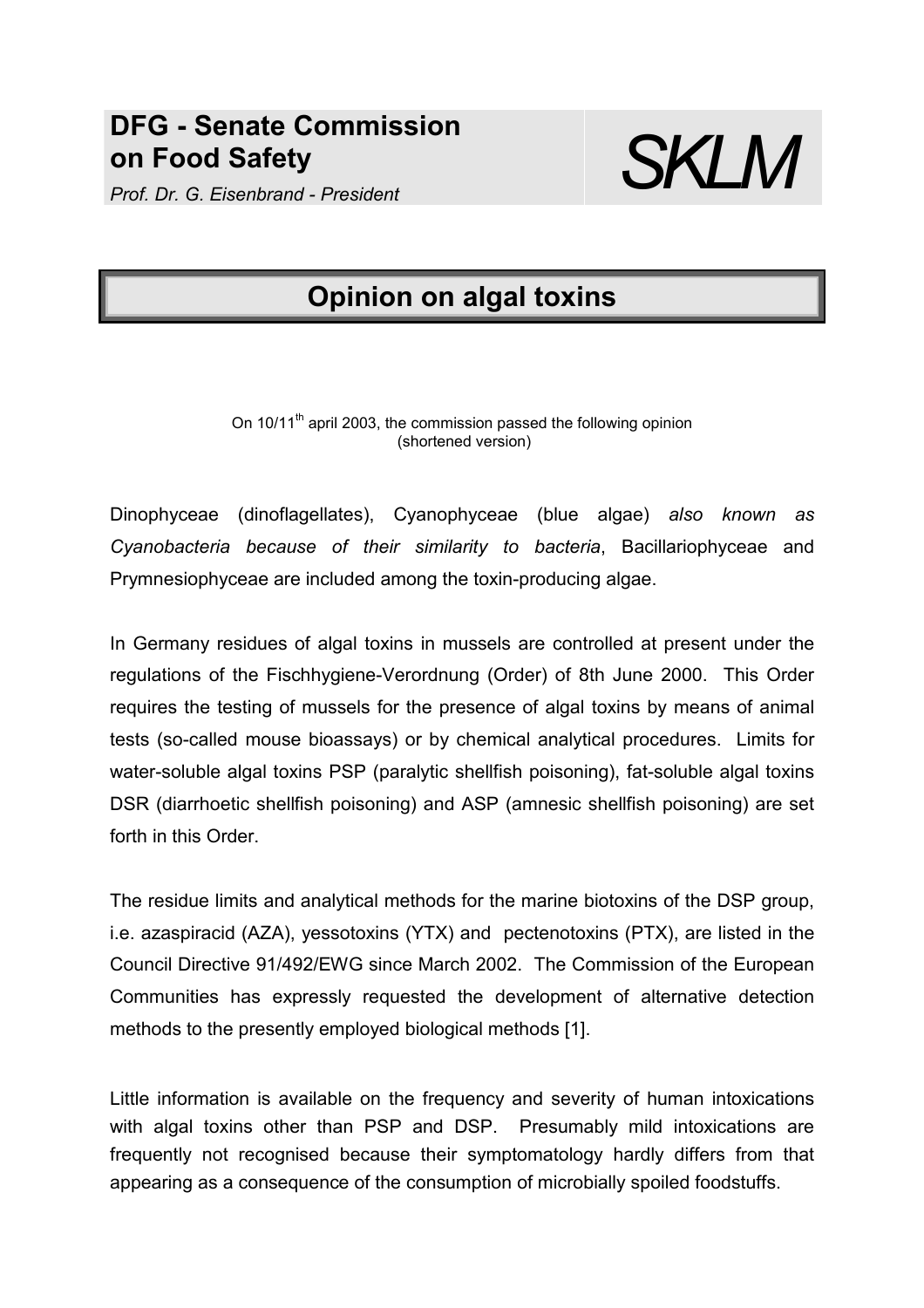For some time now products based on algae have found increasing use as foodstuffs or as food supplements. The Commission expresses its concern that the risk of a critical serious exposure to algal toxins may become associated with this practice, because the products involved are often consumed in larger quantities. Investigations of food supplements based on algae have shown a significant degree of contamination with microcystins in those products made from blue-green algae [2].

Whenever surface waters are used for the production of drinking water, there is a need to ensure the absence of algal toxins. The example of microcystins has provided evidence that adequate ozone treatment combined with appropriate filtration techniques is suitable for this purpose. It is important, however, to ensure constant supervision of the effectiveness of the measures taken for the removal of toxins [3]. The WHO has recommended a limit of 1 µg/L of microcystin in drinking water, based on microcystin-LR [4]. This value is being enforced in Germany at present.

Research needs exist especially for:

- the development of screening methods as replacement for the so-called mouse bioassays;
- **•** the development of sensitive and structure-selective methods for the detection and the determination of those algal toxins capable of causing serious adverse health effects;
- the collection of data on the toxicity and the explanation of the basic mechanisms of action;
- the identification of the chemical structural elements relevant for toxicity;
- the elucidation of the exposure taking into account both algal food products as well as food supplements.

The provision of the data set out above will permit the necessary risk assessments to be undertaken.

## **Conclusion**

The SKLM considers the data base on algal toxins to be generally inadequate. Adequate toxicological data are not available for many algal toxins, particularly those data related to long-term effects. Similarly, hardly any data exist on the residues in foodstuffs and on what would enable reliable estimates to be made of the exposure of the consumer. In the view of the SKLM it is impossible to carry out a properly based risk assessment at present.